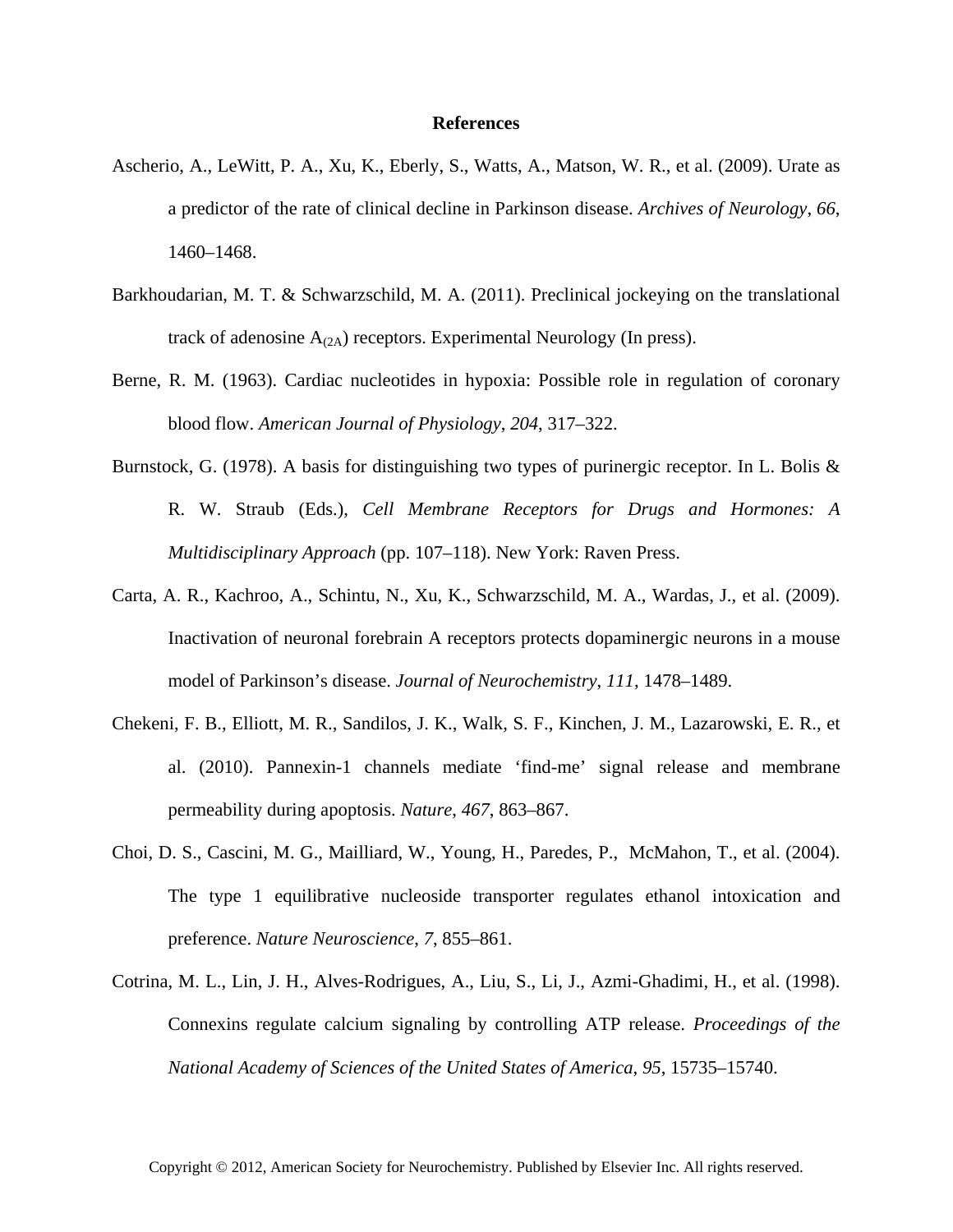- Coull, J. A., Beggs, S., Boudreau, D., Boivin, D., Tsuda, M., Inoue, K., et al. (2005). BDNF from microglia causes the shift in neuronal anion gradient underlying neuropathic pain. *Nature*, *438*, 1017–1021.
- Davalos, D., Grutzendler, J., Yang, G., Kim, J. V., Zuo, Y., Jung, S., et al. (2005). ATP mediates rapid microglial response to local brain injury *in vivo*. *Nature Neuroscience*, *8*, 752–758.
- Dolphin, A. C., Forda, S. R., & Scott, R. H. (1986). Calcium-dependent currents in cultured rat dorsal root ganglion neurones are inhibited by an adenosine analogue. *Journal of Physiology*, *373*, 47–61.
- Drury, A. N., & Szent-Gyorgyi, A. (1929). The physiological activity of adenine compounds with especial reference to their action upon the mammalian heart. *Journal of Physiology*, *68*, 213–237.
- Dunwiddie, T. V., Diao, L., & Proctor, W. R. (1997). Adenine nucleotides undergo rapid, quantitative conversion to adenosine in the extracellular space in rat hippocampus. *Journal of Neuroscience*, *17*, 7673–7682.
- Ferre, S., O'Connor, W. T., Snaprud, P., Ungerstedt, U., & Fuxe, K. (1994). Antagonistic interaction between adenosine  $A_{2A}$  receptors and dopamine D2 receptors in the ventral striopallidal system. Implications for the treatment of schizophrenia. *Neuroscience*, *63*, 765–773.
- Fields, R. D., & Ni, Y. (2010). Nonsynaptic communication through ATP release from volume– activated anion channels in axons. *Science Signaling*, *3*, ra73.
- Gao, X., Chen, H., Choi, H. K., Curhan, G., Schwarzschild, M. A., & Ascherio, A. (2008). Diet, urate, and Parkinson's disease risk in men. *American Journal of Epidemiology*, *167*, 831–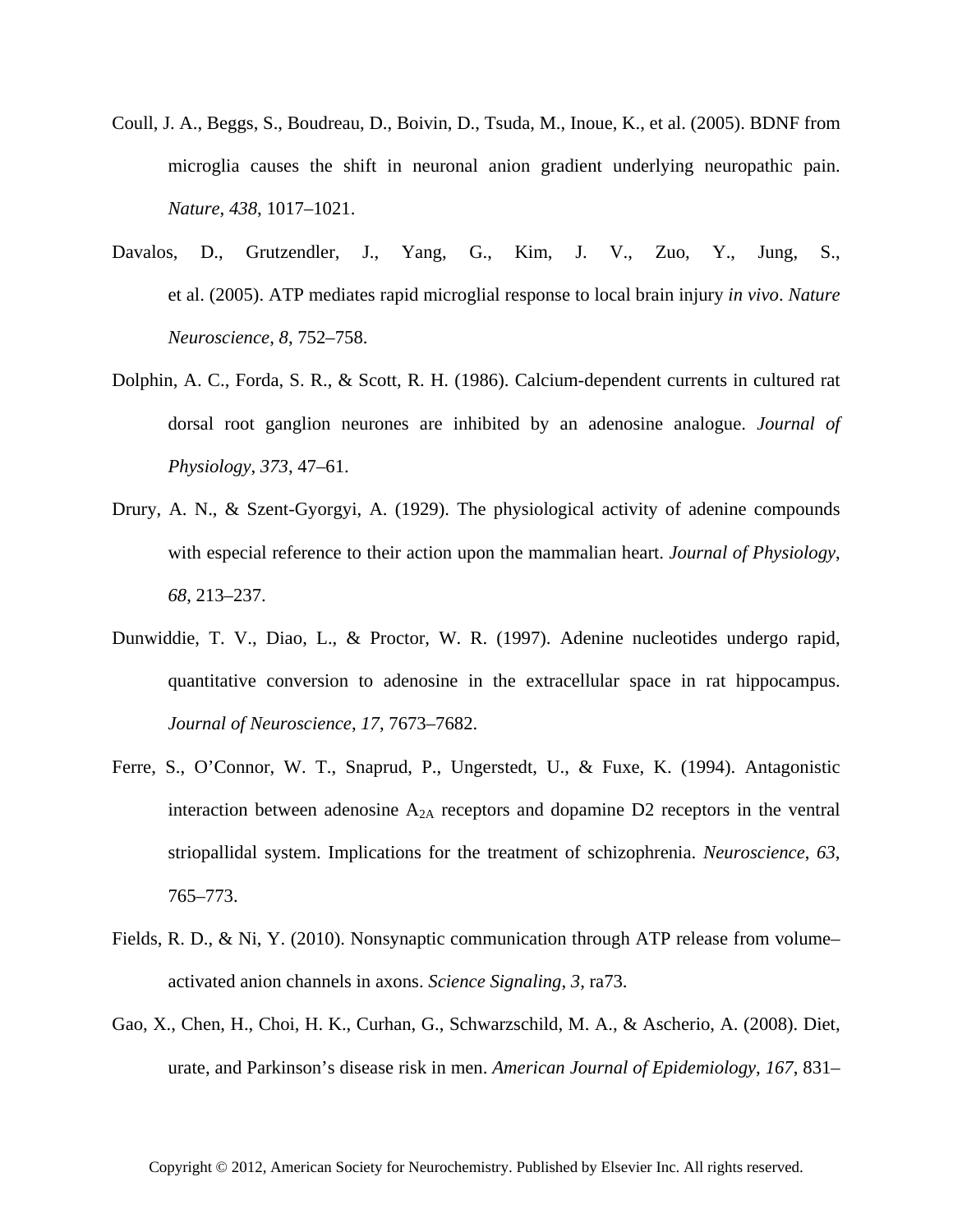- Gordon, G. R., Baimoukhametova, D. V., Hewitt, S. A., Rajapaksha, W. R., Fisher, T. E., & Bains, J. S. (2005). Norepinephrine triggers release of glial ATP to increase postsynaptic efficacy. *Nature Neuroscience*, *8*, 1078–1086.
- Gourine, A. V., Kasymov, V., Marina, N., Tang, F., Figueiredo, M. F., Lane, S., et al. (2010). Astrocytes control breathing through pH-dependent release of ATP. *Science*, *329*, 571– 575.
- Guthrie, P. B., Knappenberger, J., Segal, M., Bennett, M. V., Charles, A. C., & Kater, S. B. (1999). ATP released from astrocytes mediates glial calcium waves. *Journal of Neuroscience*, *19*, 520–528.
- Halassa, M. M., Florian, C., Fellin, T., Munoz, J. R., Lee, S. Y., Abel, T., et al. (2009). Astrocytic modulation of sleep homeostasis and cognitive consequences of sleep loss. *Neuron*, *61*, 213–219.
- Khakh, B. S., Burnstock, G., Kennedy, C., King, B. F., North, R. A., Seguela, P., et al. (2001). International union of pharmacology. XXIV. Current status of the nomenclature and properties of P2X receptors and their subunits. *Pharmacological Reviews*, *53*, 107–118.
- Koizumi, S., Shigemoto-Mogami, Y., Nasu-Tada, K., Shinozaki, Y., Ohsawa, K., Tsuda, M., et al. (2007). UDP acting at P2Y6 receptors is a mediator of microglial phagocytosis. *Nature*, *446*, 1091–1095.
- Linden, J. (1991). Structure and function of A1 adenosine receptors. *The FASEB Journal*, *5*, 2668–2676.
- Maenhaut, C., Van Sande, J., Libert, F., Abramowicz, M., Parmentier, M., Vanderhaegen, J. J., et al. (1990). RDC8 codes for an adenosine A2 receptor with physiological constitutive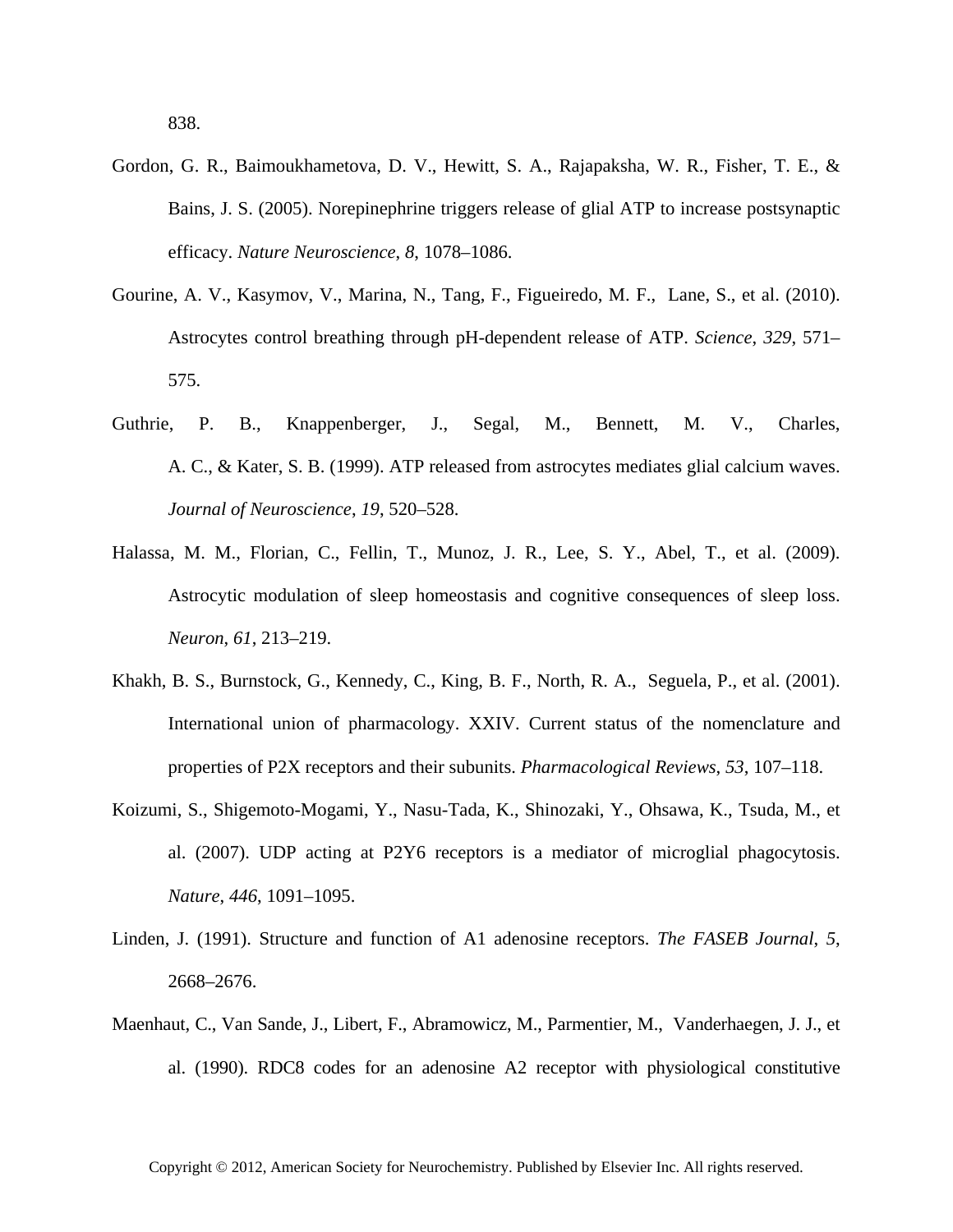activity. *Biochemical and Biophysical Research Communications*, *173*, 1169–1178.

- Manzoni, O. J., Manabe, T., & Nicoll, R. A. (1994). Release of adenosine by activation of NMDA receptors in the hippocampus. *Science*, *265*, 2098–2101.
- Pascual, O., Casper, K. B., Kubera, C., Zhang, J., Revilla-Sanchez, R., Sul, J. Y., et al. (2005). Astrocytic purinergic signaling coordinates synaptic networks. *Science*, *310*, 113–116.
- Porkka-Heiskanen, T., Strecker, R. E., Thakkar, M., Bjorkum, A. A., Greene, R. W., & McCarley, R. W. (1997). Adenosine: A mediator of the sleep-inducing effects of prolonged wakefulness. *Science*, *276*, 1265–1268.
- Resta, R., & Thompson, L. F. (1997). T cell signalling through CD73. *Cellular Signalling*, *9*, 131–139.
- Richardson, P. J., Kase, H., & Jenner, P. G. (1997). Adenosine  $A_{2A}$  receptor antagonists as new agents for the treatment of Parkinson's disease. *Trends in Pharmacological Sciences*, *18*, 338–344.
- Sawada, K., Echigo, N., Juge, N., Miyaji, T., Otsuka, M., Omote, H., et al. (2008). Identification of a vesicular nucleotide transporter. *Proceedings of the National Academy of Sciences of the United States of America*, *105*, 5683–5686.
- Serrano, A., Haddjeri, N., Lacaille, J. C., & Robitaille, R. (2006). GABAergic network activation of glial cells underlies hippocampal heterosynaptic depression. *Journal of Neuroscience*, *26*, 5370–5382.
- Stevens, B., & Fields, R. D. (2000). Response of Schwann cells to action potentials in development. *Science*, *287*, 2267–2271.
- Stevens, B., Porta, S., Haak, L. L., Gallo, V., & Fields, R. D. (2002). Adenosine: a neuron—glial transmitter promoting myelination in the CNS in response to action potentials. *Neuron*,